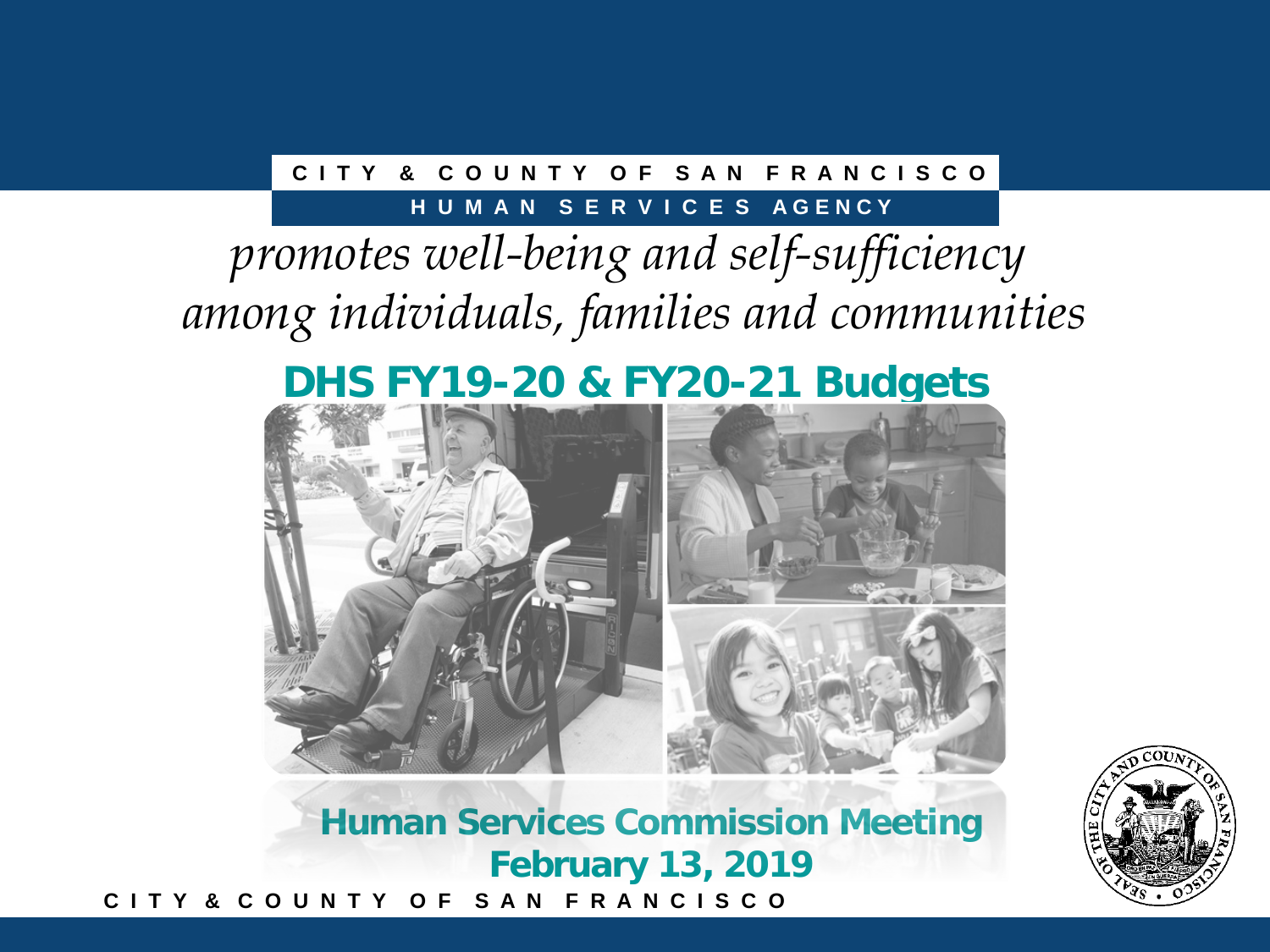

### **C I T Y & C O U N T Y O F S A N F R A N C I S C O**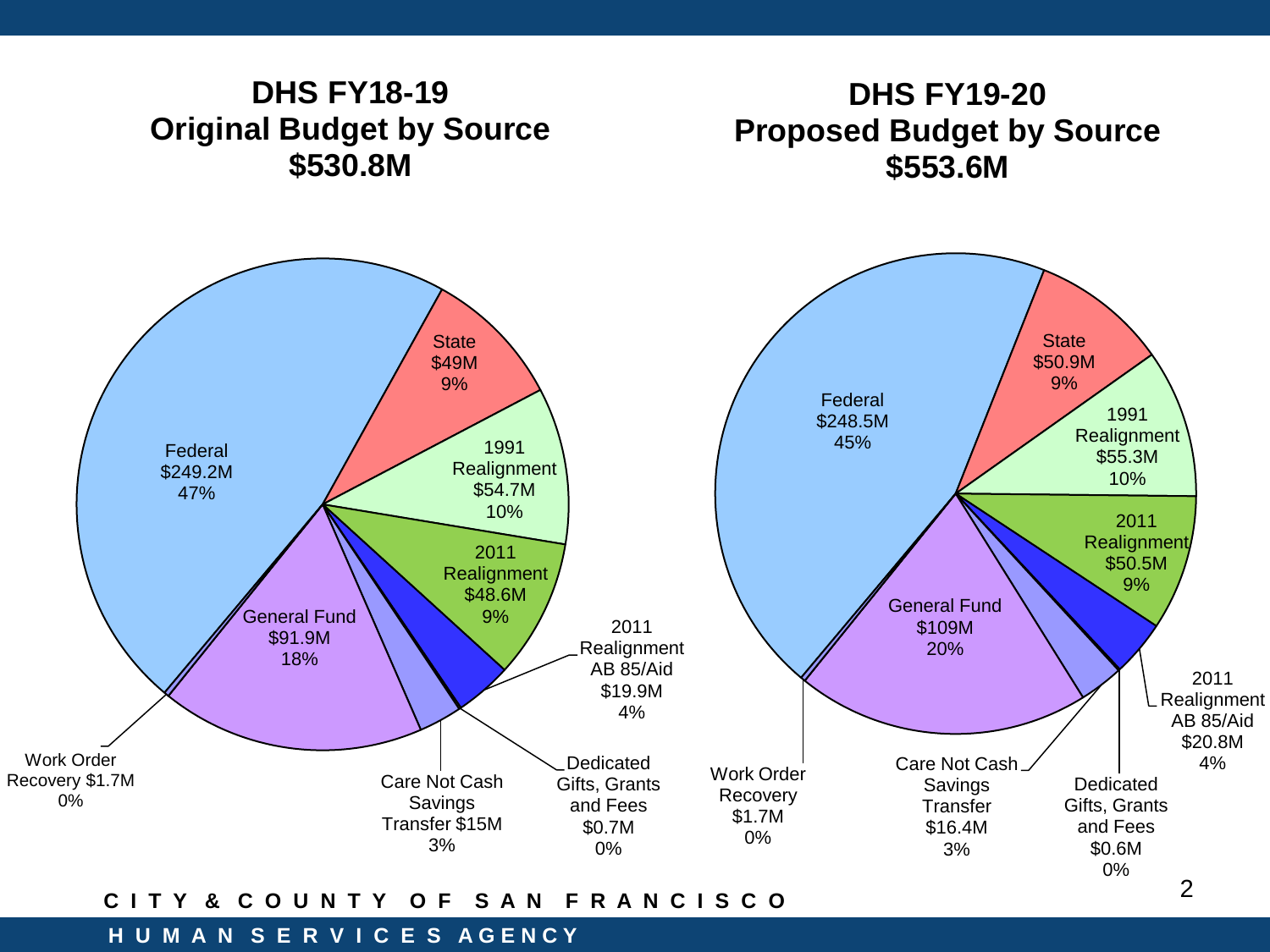

#### **H U M A N S E R V I C E S A G E N C Y**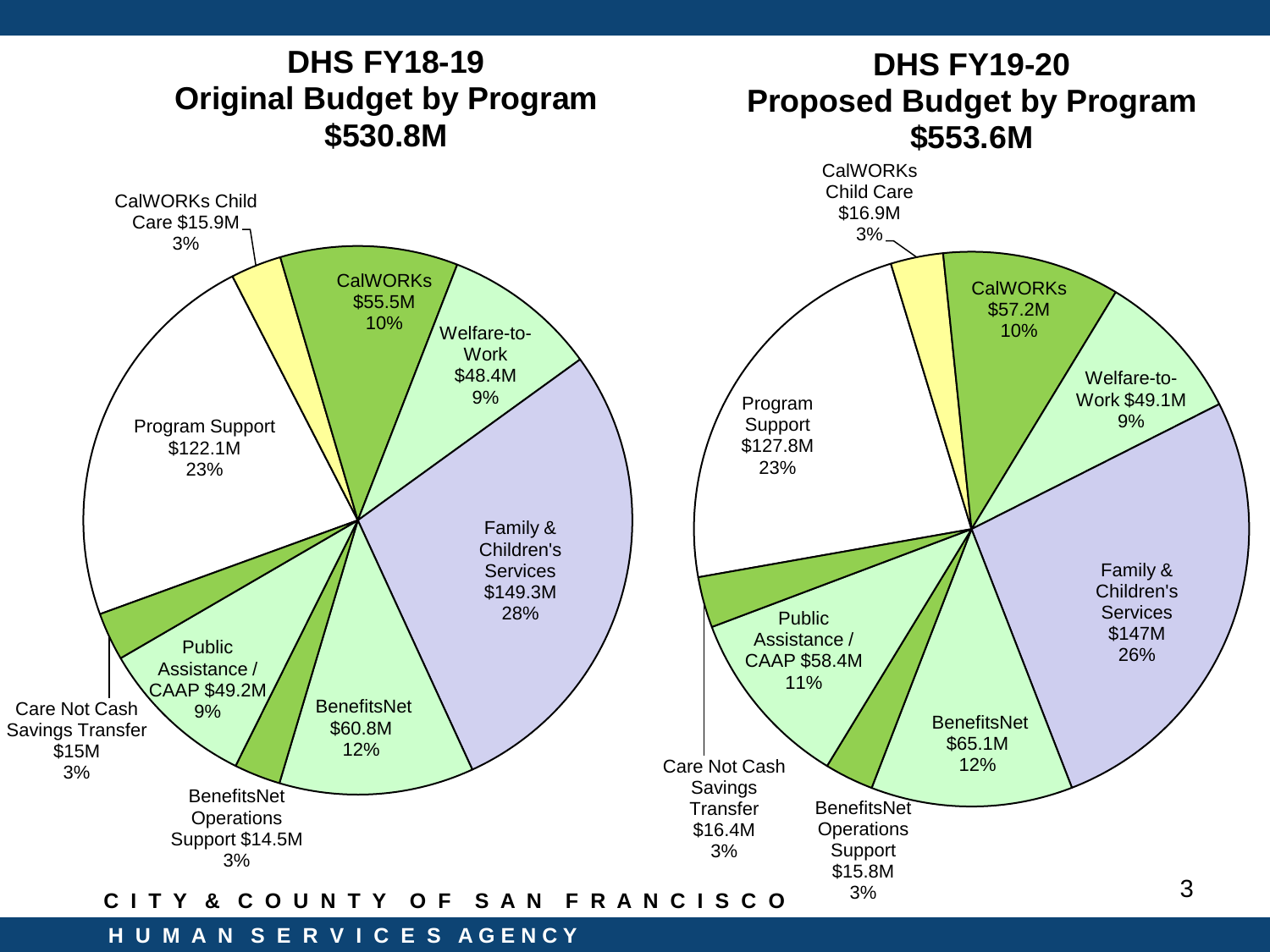

### **C I T Y & C O U N T Y O F S A N F R A N C I S C O**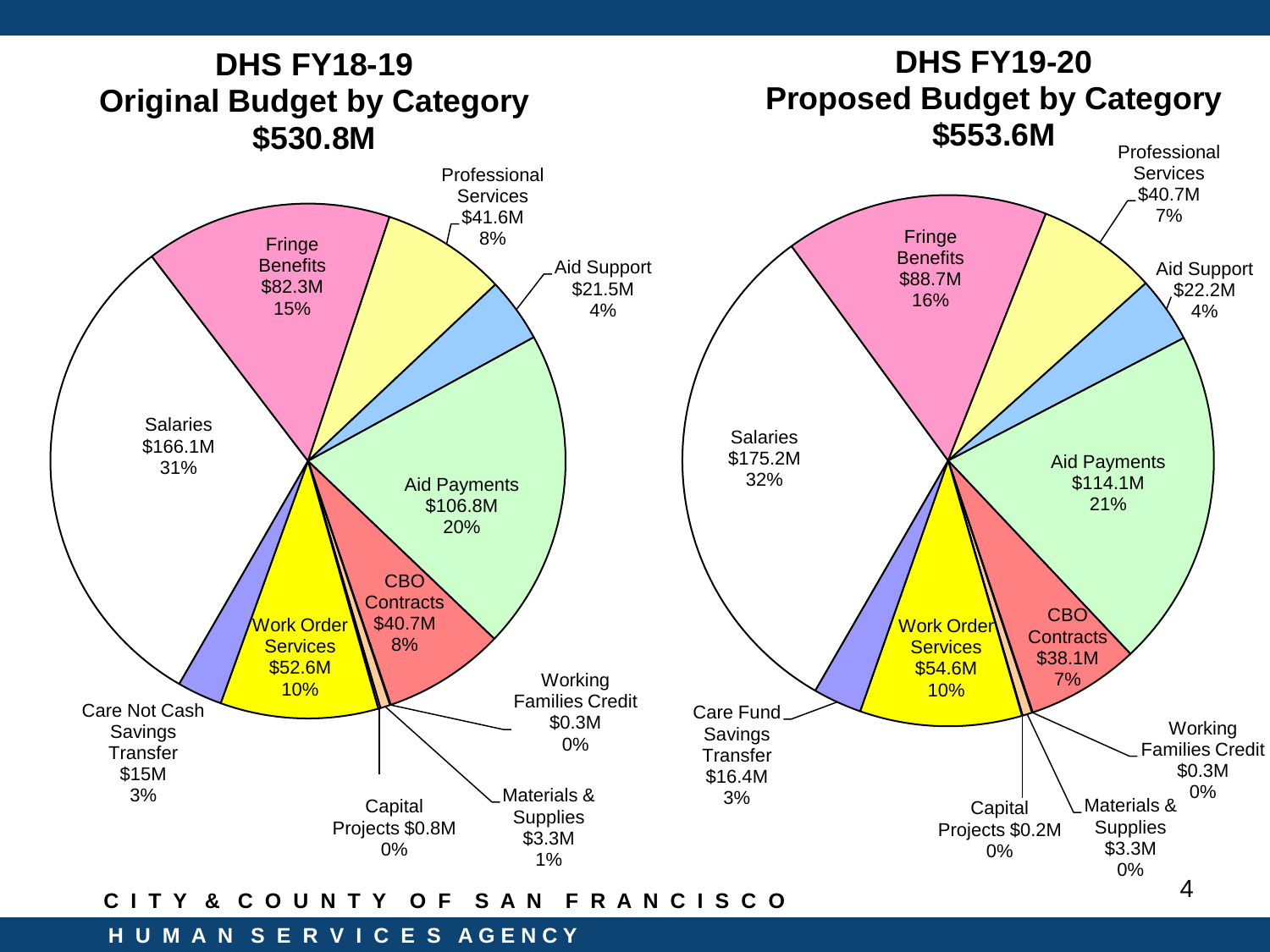# **DHS Initiatives**

### **Economic Support and Self-Sufficiency**

- Career Pathways expansion
	- Requesting mayoral funding for 20 additional Career Pathways positions within HSA. These positions offer PSTs improved chances of attaining permanent City employment.
- Request to Mayor for five additional 2905 Eligibility Workers in FY19- 20, 2 for CAAP and 3 for SFBN
	- Will connect individuals residing in Navigation Centers and Shelters to Medi-Cal, CalFresh, and CAAP benefits
	- Will deliver on-site outreach at shelters, and help to expedite enrollment processes

### **C I T Y & C O U N T Y O F S A N F R A N C I S C O**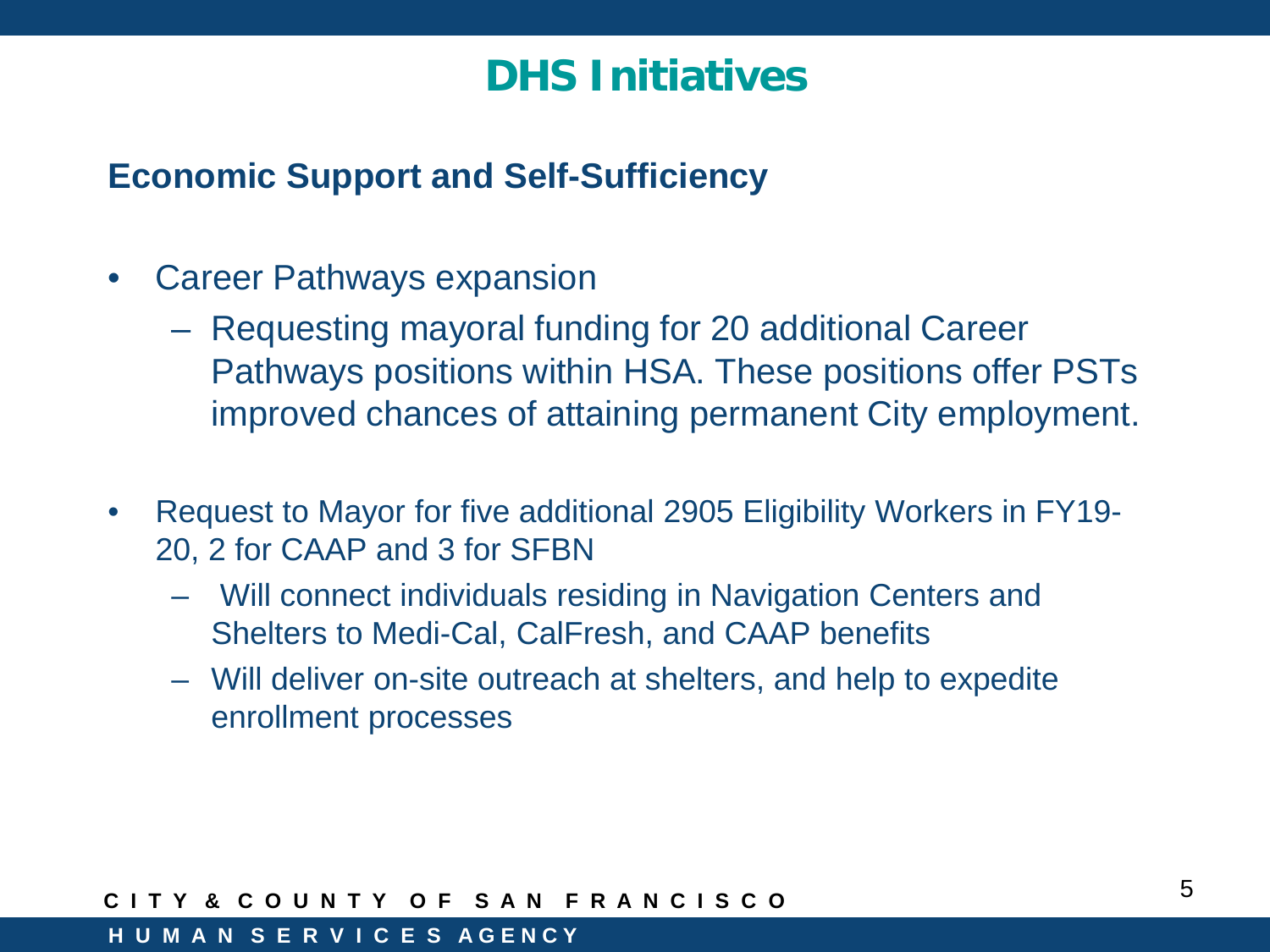# **DHS Initiatives**

### **Family & Children's Services**

- Address the end of the Title IV-E Waiver in Sept. 2019 by using savings realized under the current waiver financing model to support the new interventions and to backfill the lost federal revenue in FY 2019-20
- Continue to analyze the potential revenue impacts of the Families First Preventive Services Act beginning in 2021 to order to create a longerterm funding plan for FCS with the waiver's end
- Through agreement with the Mayor's Office, redirect current year savings to cover the costs of transition to a new emergency placement system in FY 2018-19 and FY 2019-20. New, ongoing support of \$2.7 M in FY 2020-21 for the new system.